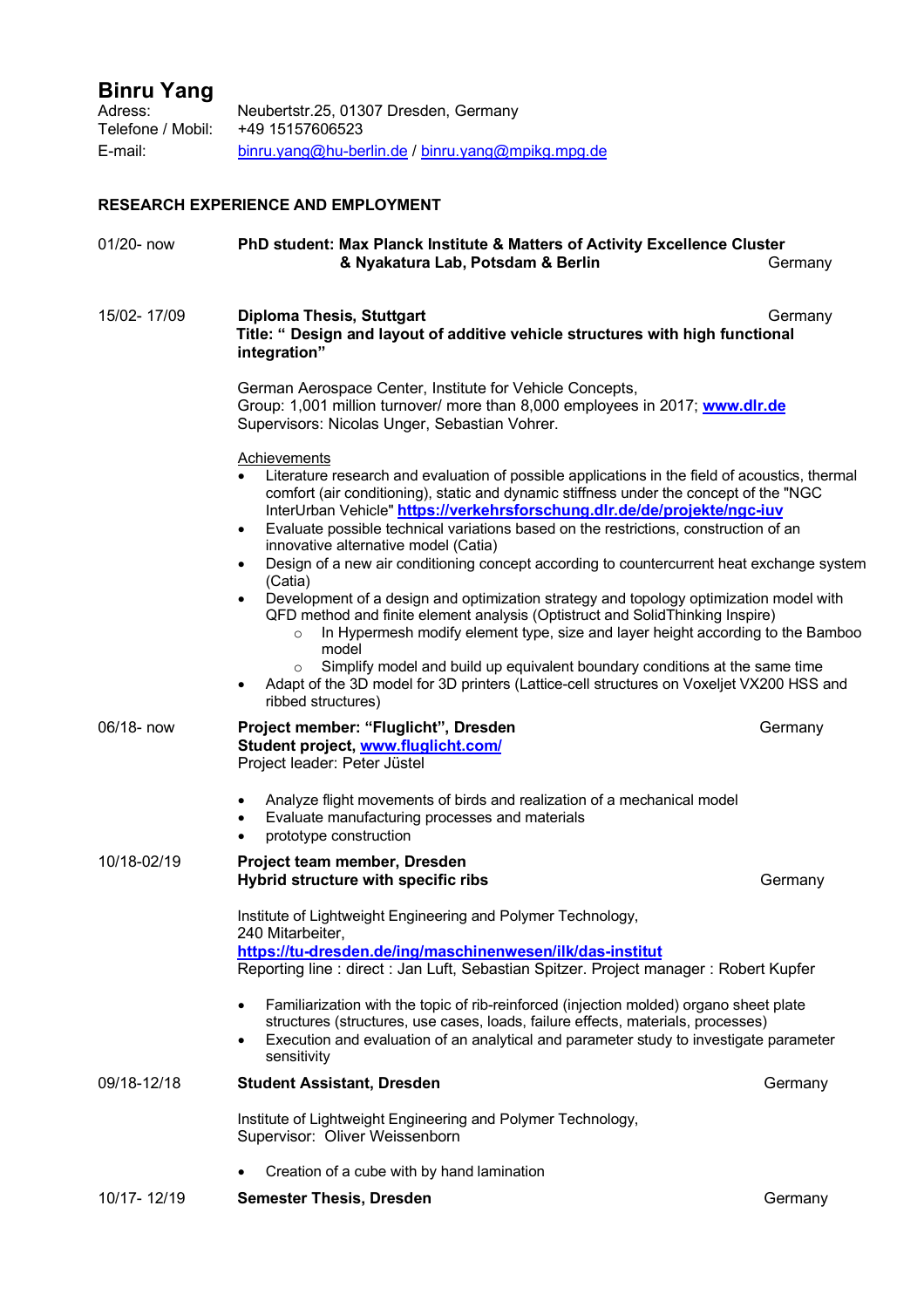|                  | Title: "Process inspection and monitoring for pultrusion (CF/PA6) of thermoplastic<br>reinforcement bars for carbon concrete"                                                                                                                                                                                                                                                                                                                                                  |         |
|------------------|--------------------------------------------------------------------------------------------------------------------------------------------------------------------------------------------------------------------------------------------------------------------------------------------------------------------------------------------------------------------------------------------------------------------------------------------------------------------------------|---------|
|                  | Institute of Lightweight Engineering and Polymer Technology,<br>Supervisor: Daniel Wohlfahrt                                                                                                                                                                                                                                                                                                                                                                                   |         |
|                  | Setting of process parameters and analysis of their interactions<br>Analysis of results with microscopy, e.g. micrograph analysis (fiber volume content, fiber<br>$\bullet$<br>distribution)                                                                                                                                                                                                                                                                                   |         |
| 10/17-01/18      | Student research project Hand Bandage, Dresden                                                                                                                                                                                                                                                                                                                                                                                                                                 | Germany |
|                  | Institute of Lightweight Engineering and Polymer Technology,<br>Supervisor: Martin Dannemann                                                                                                                                                                                                                                                                                                                                                                                   |         |
|                  | Literature research of anatomy, therapy possibilities and adjustability of textiles<br>$\bullet$<br>Use of textile-integrated sensor technology<br>٠<br>Structure of textile, thread architecture and material with graded elasticity against motion<br>$\bullet$<br>Study the force-elongation curve of textiles, yarns and materials<br>$\circ$<br>Research structural and mechanical anisotropy properties of knitted fabrics,<br>$\circ$<br>embroidery, fabrics and braids |         |
| 10/17-01/18      | Student research project Bicycle Shoe, Dresden                                                                                                                                                                                                                                                                                                                                                                                                                                 | Germany |
|                  | Institute of Lightweight Engineering and Polymer Technology,<br>Supervisor: Anja Winkler                                                                                                                                                                                                                                                                                                                                                                                       |         |
|                  | Create a pneumatic/electromagnetic solution to change the stiffness of the sole depending<br>on the situation<br>Selection of suitable sensors and actuators                                                                                                                                                                                                                                                                                                                   |         |
| 03/15-08/15      | <b>Bachelor Thesis, Shanghai</b><br>Title: "Overall structure of CNC roll grinder and design of Wheel head structure"                                                                                                                                                                                                                                                                                                                                                          | China   |
|                  | University of Shanghai for Science and Technology,<br>Literature searches of the disc head movement system of the roll grinding machines<br>Design wheel head structure integrated with three axis feed mechanisms, including U-axis<br>$\bullet$<br>microfeed mechanism based on the principle of eccentric shaft and lever motion<br>Check the strength of the spindle with Ansys                                                                                            |         |
| 03/14-07/14      | Team leader\ Project - Epicycloidal Gear Model, Shanghai                                                                                                                                                                                                                                                                                                                                                                                                                       | China   |
|                  | University of Shanghai for Science and Technology,<br>Supervisor: Prof. Jianmin Zhu                                                                                                                                                                                                                                                                                                                                                                                            |         |
|                  | creation of three epicycloidal gearboxes with six gearboxes - models to explain the theory,<br>development of a mechanical solution by itself<br>Construction of a prototype<br>$\bullet$                                                                                                                                                                                                                                                                                      |         |
| 10/13-01/14      | Project leader\ Project - Combined drawing tool, Shanghai                                                                                                                                                                                                                                                                                                                                                                                                                      | China   |
|                  | University of Shanghai for Science and Technology,<br>Supervisor: Prof. Jianmin Zhu                                                                                                                                                                                                                                                                                                                                                                                            |         |
|                  | design and development of a combination of drawing triangle and compass with freely<br>adjustable angle and fixation possibility<br>Construction of a prototype (aluminium)                                                                                                                                                                                                                                                                                                    |         |
| <b>EDUCATION</b> |                                                                                                                                                                                                                                                                                                                                                                                                                                                                                |         |
| 2016-now         | <b>TU Dresden, Dresden</b><br><b>Lightweight structure and Polymer Technology</b><br>Degree: Dipl. Mechanical Engineering; expected end of studies: Dec 2019<br>Current grade average: 2.0-2.2                                                                                                                                                                                                                                                                                 | Germany |
| 2011-2015        | University of Shanghai for Science and Technology, Shanghai<br><b>Mechanical Design, Manufacture and Automation</b><br>Final grade: 2.2                                                                                                                                                                                                                                                                                                                                        | China   |